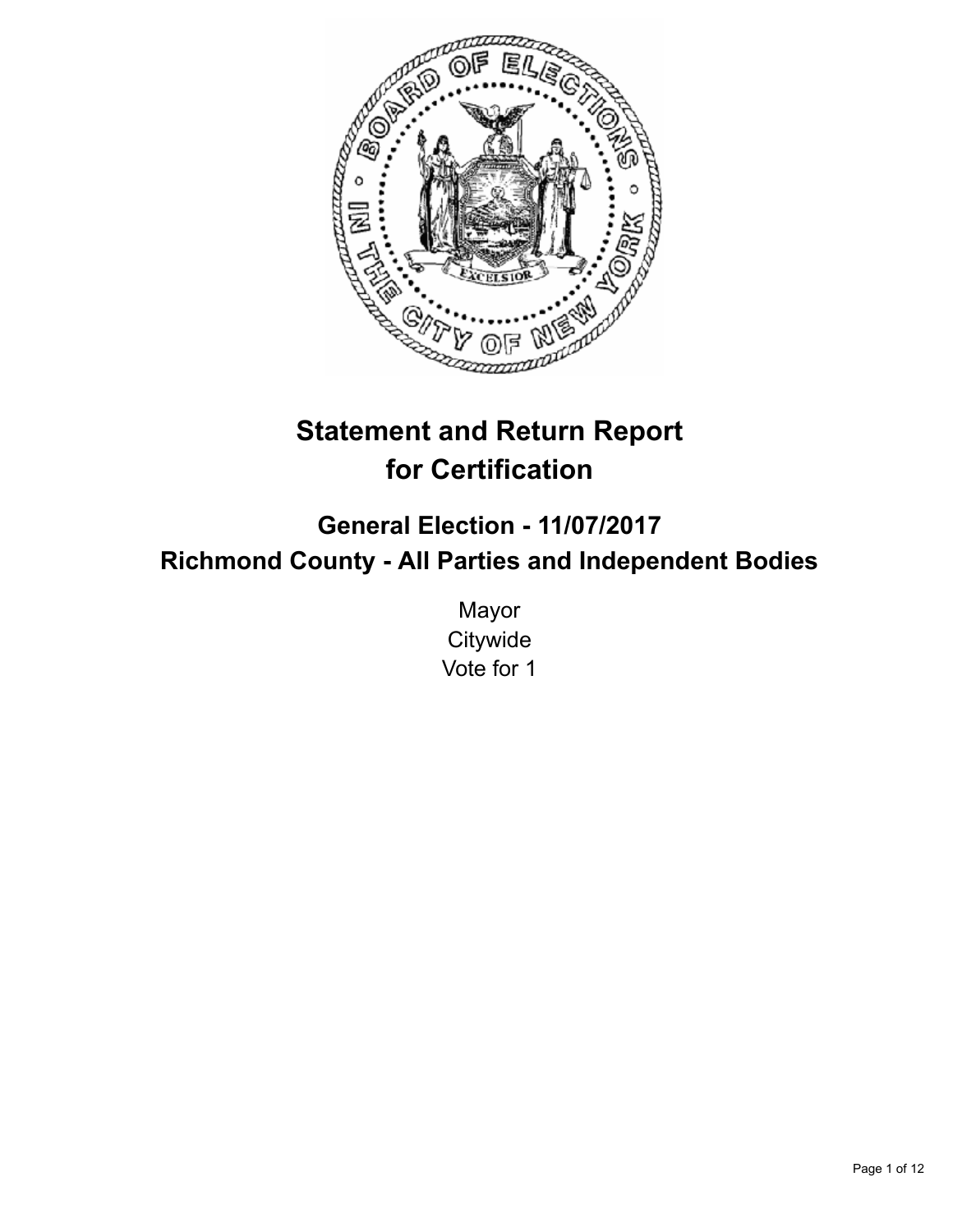

| <b>PUBLIC COUNTER</b>                                    | 21,787 |
|----------------------------------------------------------|--------|
| MANUALLY COUNTED EMERGENCY                               | 0      |
| <b>ABSENTEE / MILITARY</b>                               | 998    |
| AFFIDAVIT                                                | 221    |
| <b>Total Ballots</b>                                     | 23,006 |
| Less - Inapplicable Federal/Special Presidential Ballots | 0      |
| <b>Total Applicable Ballots</b>                          | 23,006 |
| BILL DE BLASIO (DEMOCRATIC)                              | 10,678 |
| NICOLE MALLIOTAKIS (REPUBLICAN)                          | 8,877  |
| NICOLE MALLIOTAKIS (CONSERVATIVE)                        | 1,505  |
| AKEEM BROWDER (GREEN)                                    | 187    |
| BILL DE BLASIO (WORKING FAMILIES)                        | 550    |
| SAL F. ALBANESE (REFORM)                                 | 374    |
| BO DIETL (DUMP THE MAYOR)                                | 236    |
| NICOLE MALLIOTAKIS (STOP DE BLASIO)                      | 181    |
| AARON COMMEY (LIBERTARIAN)                               | 41     |
| MICHAEL TOLKIN (SMART CITIES)                            | 130    |
| AL LEWIS (WRITE-IN)                                      | 1      |
| ALEX ZABLOCKI (WRITE-IN)                                 | 1      |
| <b>BRIAN LINNER (WRITE-IN)</b>                           | 1      |
| CHIRLANE MCCRAY (WRITE-IN)                               | 1      |
| CHOLRE SICHA (WRITE-IN)                                  | 1      |
| CHRISTINE QUINN (WRITE-IN)                               | 2      |
| CHRISTOPHER MOLINARI (WRITE-IN)                          | 1      |
| COLLIN SLATTERY (WRITE-IN)                               | 1      |
| DAVE GROHL (WRITE-IN)                                    | 1      |
| EDGAR ROSALES (WRITE-IN)                                 | 1      |
| EDWARD FONTANA (WRITE-IN)                                | 1      |
| EMILY KALLER (WRITE-IN)                                  | 1      |
| GENA MIMOZO (WRITE-IN)                                   | 1      |
| HILLARY RODHAM CLINTON (WRITE-IN)                        | 1      |
| JACKIE HANCOCK (WRITE-IN)                                | 1      |
| JAMES S. ODDO (WRITE-IN)                                 | 1      |
| JAVERAR VEGA (WRITE-IN)                                  | 1      |
| JOHN KEEGAN (WRITE-IN)                                   | 1      |
| JOHN LUISI (WRITE-IN)                                    | 2      |
| LOUIS RIVERA (WRITE-IN)                                  | 1      |
| MARCO RUBIO (WRITE-IN)                                   | 1      |
| MAX BAER, JR. (WRITE-IN)                                 | 1      |
| MICHAEL GOURDINE, SR. (WRITE-IN)                         | 1      |
| MICHAEL R. BLOOMBERG (WRITE-IN)                          | 1      |
| NOLAN WALSH (WRITE-IN)                                   | 1      |
| PABLO LOPEZ, JR. (WRITE-IN)                              | 1      |
| PAUL J. COSTELLO (WRITE-IN)                              | 1      |
| RICHARD NIX (WRITE-IN)                                   | 1      |
| ROBERT GANGI (WRITE-IN)                                  | 1      |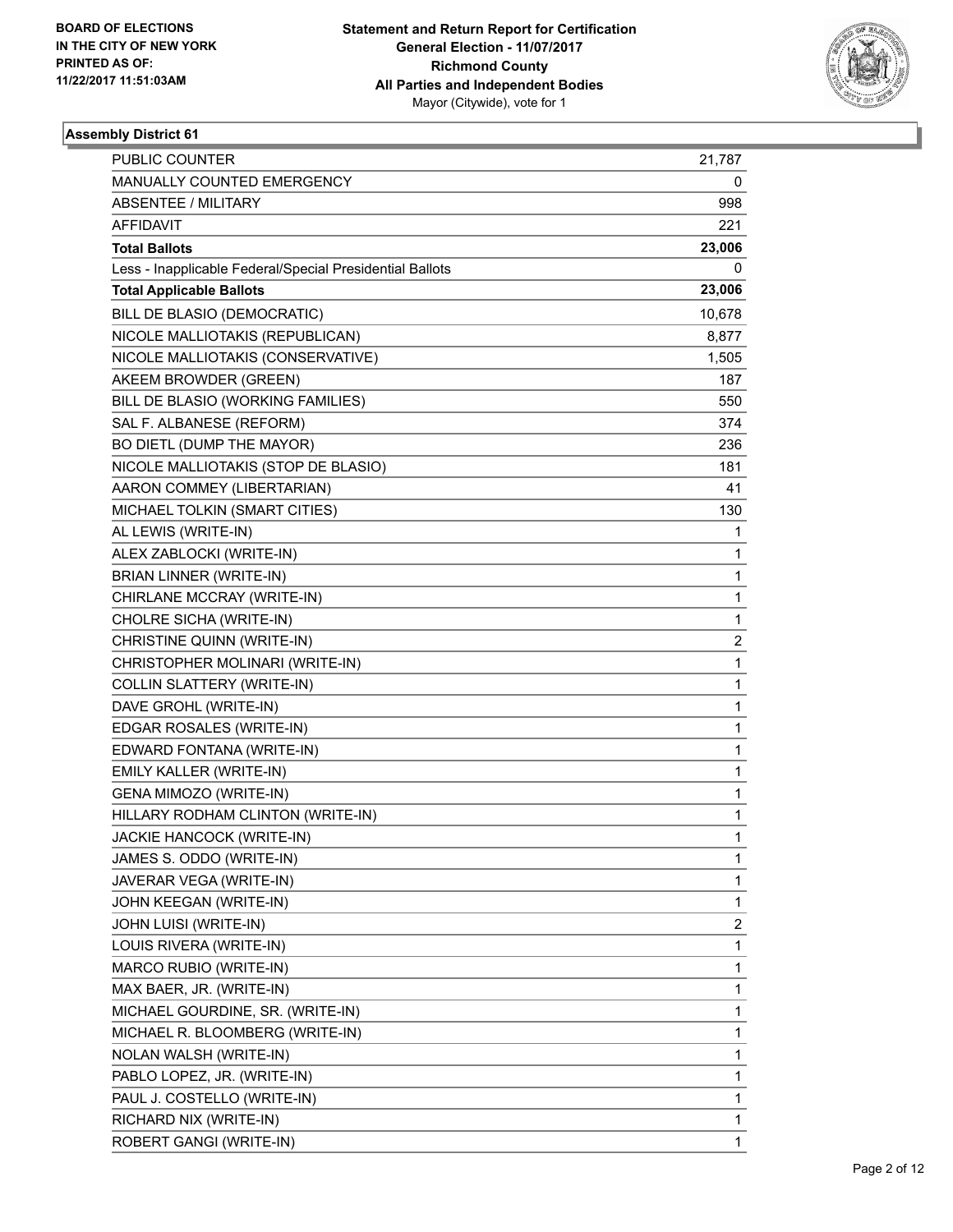

| SARINDR BTLUMIRATANA (WRITE-IN)           |        |
|-------------------------------------------|--------|
| SONG DA (WRITE-IN)                        |        |
| STEPHEN J. NORTHMORE (WRITE-IN)           |        |
| TERRANCE THORNTON (WRITE-IN)              |        |
| THOMAS FEENEY (WRITE-IN)                  |        |
| THOMAS MILLER (WRITE-IN)                  |        |
| UNATTRIBUTABLE WRITE-IN (WRITE-IN)        | 9      |
| UNCOUNTED WRITE-IN PER STATUTE (WRITE-IN) | 3      |
| <b>VINCENT GENTILE (WRITE-IN)</b>         |        |
| WILLIAM C. WOODS (WRITE-IN)               |        |
| <b>Total Votes</b>                        | 22,810 |
| Unrecorded                                | 196    |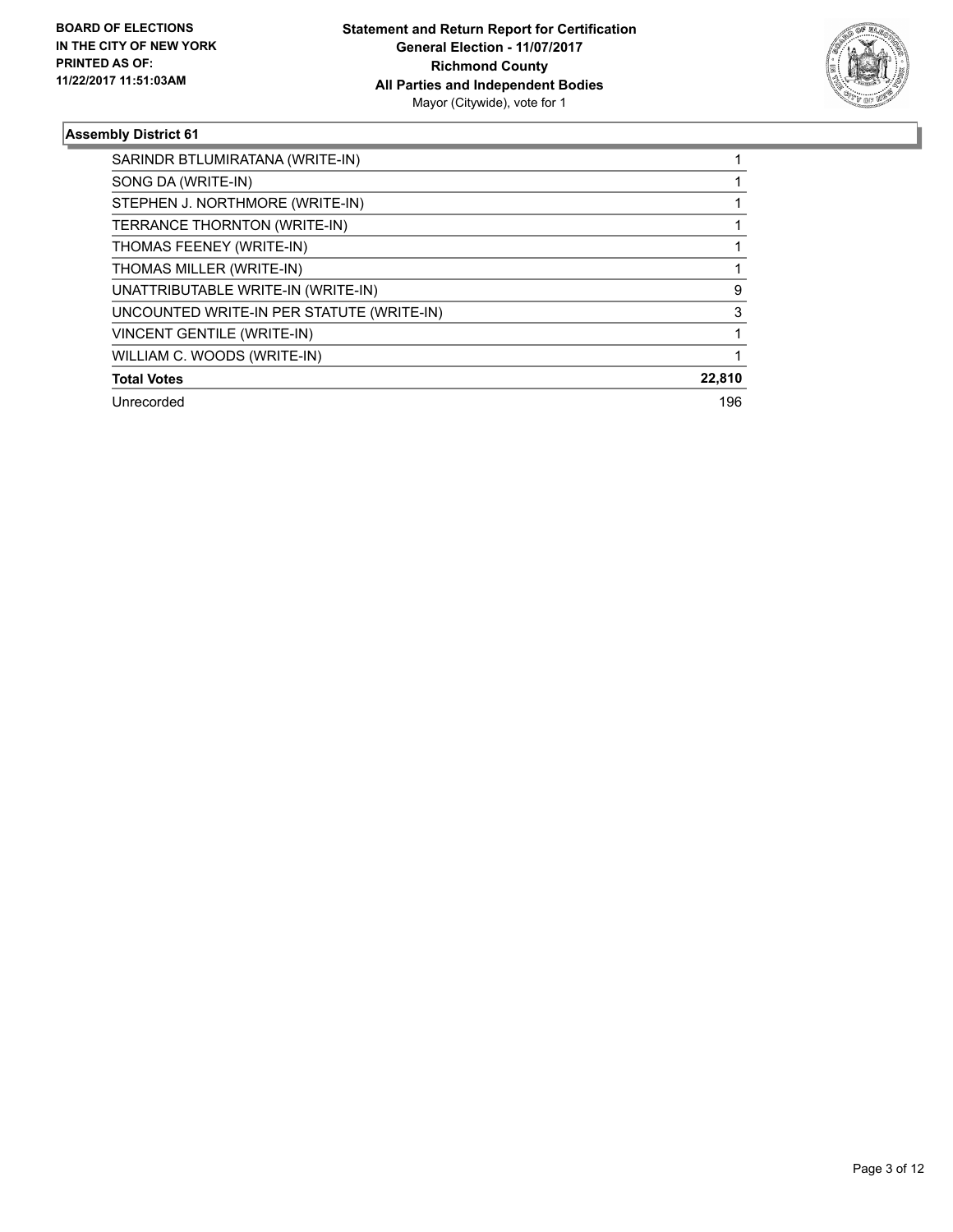

| <b>PUBLIC COUNTER</b>                                    | 31,137 |
|----------------------------------------------------------|--------|
| MANUALLY COUNTED EMERGENCY                               | 0      |
| <b>ABSENTEE / MILITARY</b>                               | 961    |
| <b>AFFIDAVIT</b>                                         | 293    |
| <b>Total Ballots</b>                                     | 32,391 |
| Less - Inapplicable Federal/Special Presidential Ballots | 0      |
| <b>Total Applicable Ballots</b>                          | 32,391 |
| BILL DE BLASIO (DEMOCRATIC)                              | 3,692  |
| NICOLE MALLIOTAKIS (REPUBLICAN)                          | 23,834 |
| NICOLE MALLIOTAKIS (CONSERVATIVE)                        | 2,997  |
| AKEEM BROWDER (GREEN)                                    | 90     |
| BILL DE BLASIO (WORKING FAMILIES)                        | 220    |
| SAL F. ALBANESE (REFORM)                                 | 442    |
| BO DIETL (DUMP THE MAYOR)                                | 455    |
| NICOLE MALLIOTAKIS (STOP DE BLASIO)                      | 251    |
| AARON COMMEY (LIBERTARIAN)                               | 53     |
| MICHAEL TOLKIN (SMART CITIES)                            | 96     |
| ALAN CATANEO (WRITE-IN)                                  | 2      |
| ALFRED C. CERULLO III (WRITE-IN)                         | 1      |
| ANDREW J. LANZA (WRITE-IN)                               | 1      |
| CARL COX (WRITE-IN)                                      | 1      |
| CATRR MUYGUN (WRITE-IN)                                  | 1      |
| CHRIS HASEN (WRITE-IN)                                   | 1      |
| CHRISTINE QUINN (WRITE-IN)                               | 4      |
| CHUCK TANTILLO (WRITE-IN)                                | 1      |
| DEREK JETER (WRITE-IN)                                   | 1      |
| ERIK PISTEK (WRITE-IN)                                   | 5      |
| HILLARY RODHAM CLINTON (WRITE-IN)                        | 1      |
| JENNIFER ASTARBI (WRITE-IN)                              | 1      |
| JIMMY CUOLI (WRITE-IN)                                   | 2      |
| JOE PIESCO (WRITE-IN)                                    | 1      |
| JOHN DAMIANO (WRITE-IN)                                  | 1      |
| JOSEPH C. BORELLI (WRITE-IN)                             | 1      |
| JOSEPH CRISCUOLA (WRITE-IN)                              | 1      |
| JOSEPH FIECHTER (WRITE-IN)                               | 1      |
| JOSEPH P. HAYES, JR. (WRITE-IN)                          | 1      |
| MARIA PARONCA (WRITE-IN)                                 | 1      |
| MATTHEW STRAFARI (WRITE-IN)                              | 1      |
| MATTHEW T. LEAVY (WRITE-IN)                              | 1      |
| MEGAN GALE (WRITE-IN)                                    | 1      |
| MICHAEL R. BLOOMBERG (WRITE-IN)                          | 4      |
| MICHAEL REILLY (WRITE-IN)                                | 1      |
| <b>OSBORNE HART (WRITE-IN)</b>                           | 1      |
| ROBERT DAVIS (WRITE-IN)                                  | 1      |
| RONALD CASTORINA, JR. (WRITE-IN)                         | 1      |
| RUDOLPH GIULIANI (WRITE-IN)                              | 1      |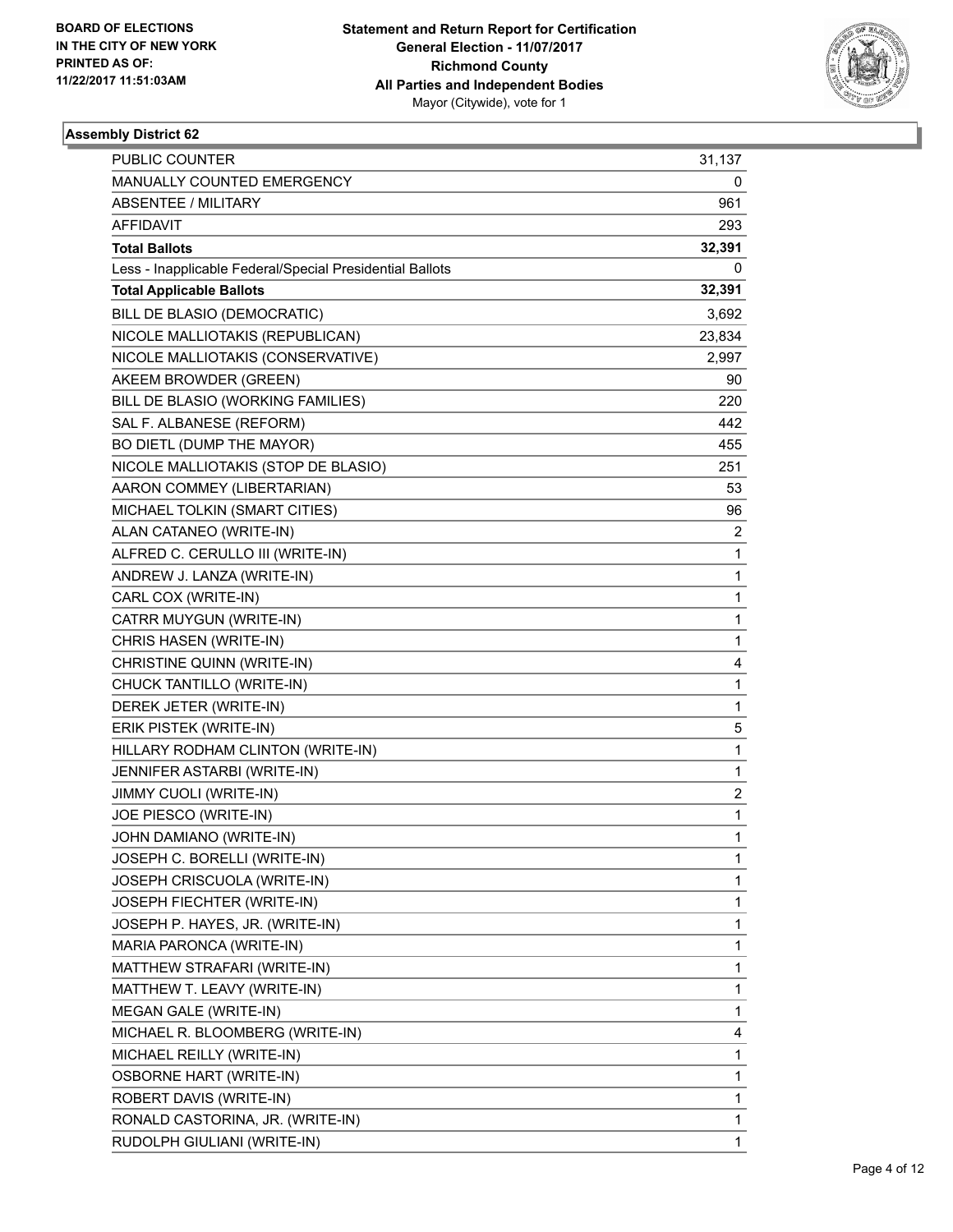

| RYANNE SALZANO (WRITE-IN)                 |        |
|-------------------------------------------|--------|
| SHARI HYMAN (WRITE-IN)                    |        |
| SONG DA (WRITE-IN)                        | 2      |
| STEPHEN T. BREVI (WRITE-IN)               |        |
| STEWART FEIGEL (WRITE-IN)                 |        |
| THOMAS FEENEY (WRITE-IN)                  |        |
| UNATTRIBUTABLE WRITE-IN (WRITE-IN)        | 7      |
| UNCOUNTED WRITE-IN PER STATUTE (WRITE-IN) | 4      |
| VINCENT ARGENZIANO (WRITE-IN)             |        |
| VINCENT LEGRAND (WRITE-IN)                |        |
| YVES H. ANTENOR (WRITE-IN)                |        |
| <b>Total Votes</b>                        | 32,192 |
| Unrecorded                                | 199    |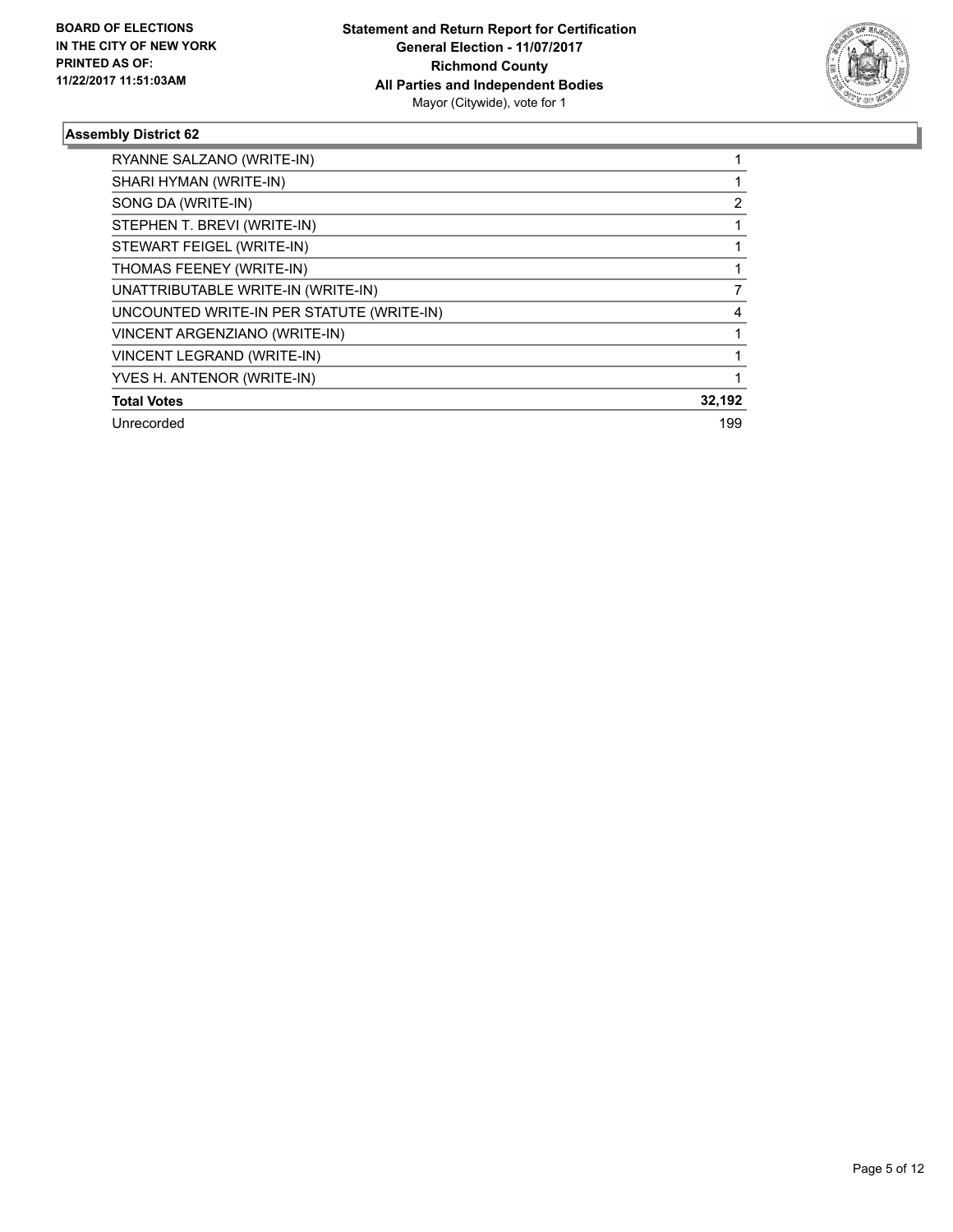

| <b>PUBLIC COUNTER</b>                                    | 23,788 |
|----------------------------------------------------------|--------|
| MANUALLY COUNTED EMERGENCY                               | 0      |
| ABSENTEE / MILITARY                                      | 1,059  |
| AFFIDAVIT                                                | 221    |
| <b>Total Ballots</b>                                     | 25,068 |
| Less - Inapplicable Federal/Special Presidential Ballots | 0      |
| <b>Total Applicable Ballots</b>                          | 25,068 |
| BILL DE BLASIO (DEMOCRATIC)                              | 6,581  |
| NICOLE MALLIOTAKIS (REPUBLICAN)                          | 14,793 |
| NICOLE MALLIOTAKIS (CONSERVATIVE)                        | 1,943  |
| AKEEM BROWDER (GREEN)                                    | 115    |
| BILL DE BLASIO (WORKING FAMILIES)                        | 277    |
| SAL F. ALBANESE (REFORM)                                 | 424    |
| BO DIETL (DUMP THE MAYOR)                                | 348    |
| NICOLE MALLIOTAKIS (STOP DE BLASIO)                      | 193    |
| AARON COMMEY (LIBERTARIAN)                               | 44     |
| MICHAEL TOLKIN (SMART CITIES)                            | 103    |
| AARON JUDGE (WRITE-IN)                                   | 1      |
| <b>BRANDY FRANKEL (WRITE-IN)</b>                         | 1      |
| CARMINE ANGIOLI (WRITE-IN)                               | 2      |
| CHRISTOPHER HAZEN (WRITE-IN)                             | 1      |
| DANIEL CENTER (WRITE-IN)                                 | 2      |
| DOMINICK R. DERUBBIO (WRITE-IN)                          | 1      |
| EMILIO LABOY (WRITE-IN)                                  | 1      |
| GIL ORTIZ (WRITE-IN)                                     | 1      |
| <b>GUY MILORNARI (WRITE-IN)</b>                          | 1      |
| HOWARD HOLDBRICK (WRITE-IN)                              | 1      |
| IAN FERRE (WRITE-IN)                                     | 1      |
| <b>ISAAC SHERMAN (WRITE-IN)</b>                          | 1      |
| JAMES S. ODDO (WRITE-IN)                                 | 1      |
| JANE KELLY (WRITE-IN)                                    | 1      |
| JOE LHOTTA (WRITE-IN)                                    | 1      |
| JOHN PEREZ (WRITE-IN)                                    | 1      |
| KRISTAPS PORZINGIS (WRITE-IN)                            | 1      |
| LETITIA JAMES (WRITE-IN)                                 | 1      |
| LYNDA BERNSTEIN (WRITE-IN)                               | 1      |
| MATTHEW RODRIGUEZ (WRITE-IN)                             | 1      |
| MICHAEL R. BLOOMBERG (WRITE-IN)                          | 6      |
| MICHAEL WALSH (WRITE-IN)                                 | 1      |
| PHIL CATALANO (WRITE-IN)                                 | 1      |
| REBECCA BRUCKENSTEIN (WRITE-IN)                          | 1      |
| REED PODELL (WRITE-IN)                                   | 1      |
| REGINA GEORGE (WRITE-IN)                                 | 1      |
| ROBERT HOLST (WRITE-IN)                                  | 1      |
| ROBERT LIEBOWITZ (WRITE-IN)                              | 1      |
| ROBERT PACIFICA (WRITE-IN)                               | 1      |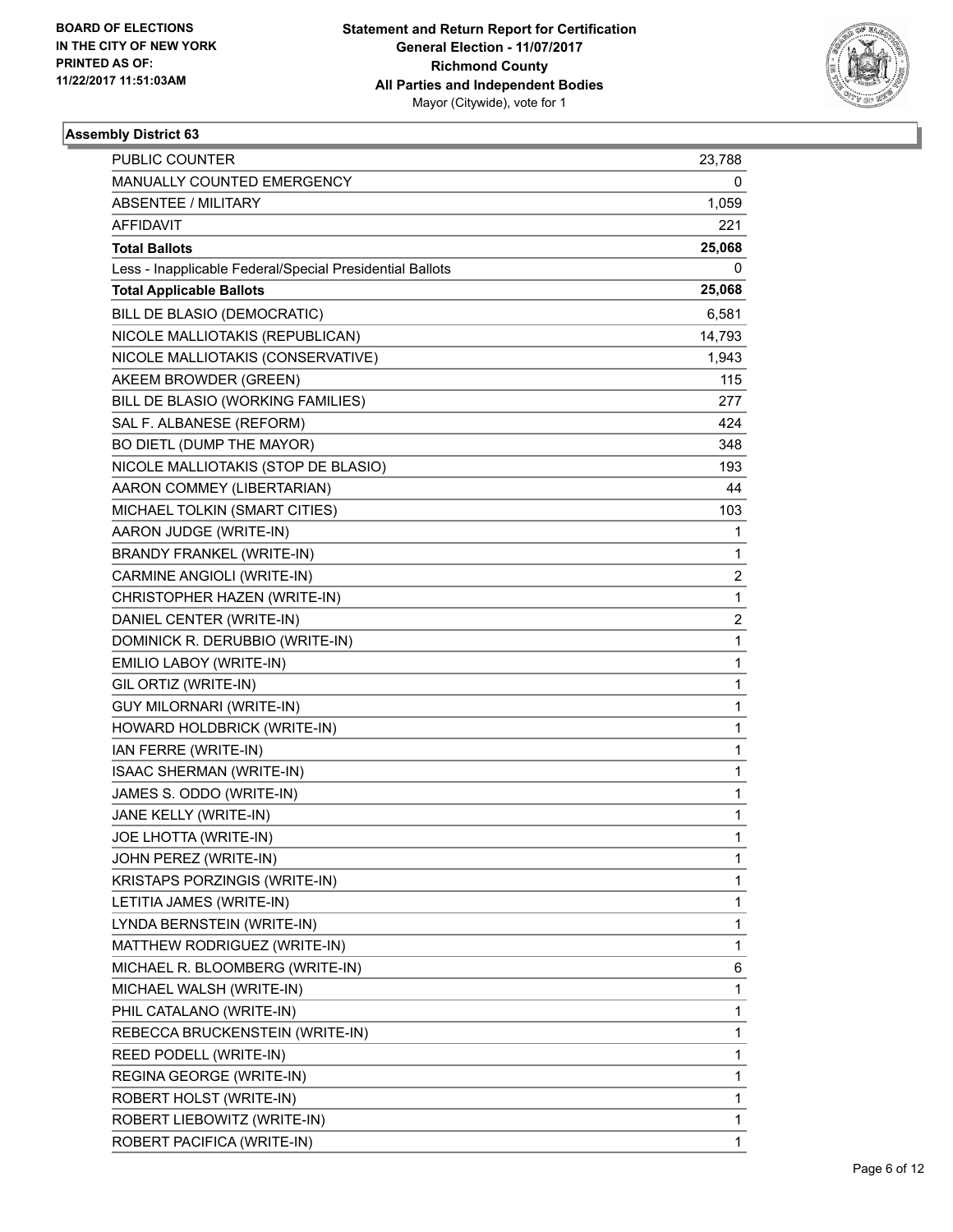

| ROBERT SULLIVAN (WRITE-IN)                |        |
|-------------------------------------------|--------|
| SARA R KUARTZBERG (WRITE-IN)              |        |
| SEAN PSOMAS (WRITE-IN)                    |        |
| SERGIO DIPP (WRITE-IN)                    |        |
| SIMON JALAS (WRITE-IN)                    |        |
| UNATTRIBUTABLE WRITE-IN (WRITE-IN)        | 8      |
| UNCOUNTED WRITE-IN PER STATUTE (WRITE-IN) |        |
| WILHELM FIGUEROA (WRITE-IN)               |        |
| WILLIAM JEFFERSON CLINTON (WRITE-IN)      |        |
| <b>WILLIAM THOMPSON (WRITE-IN)</b>        | 2      |
| <b>Total Votes</b>                        | 24,875 |
| Unrecorded                                | 193    |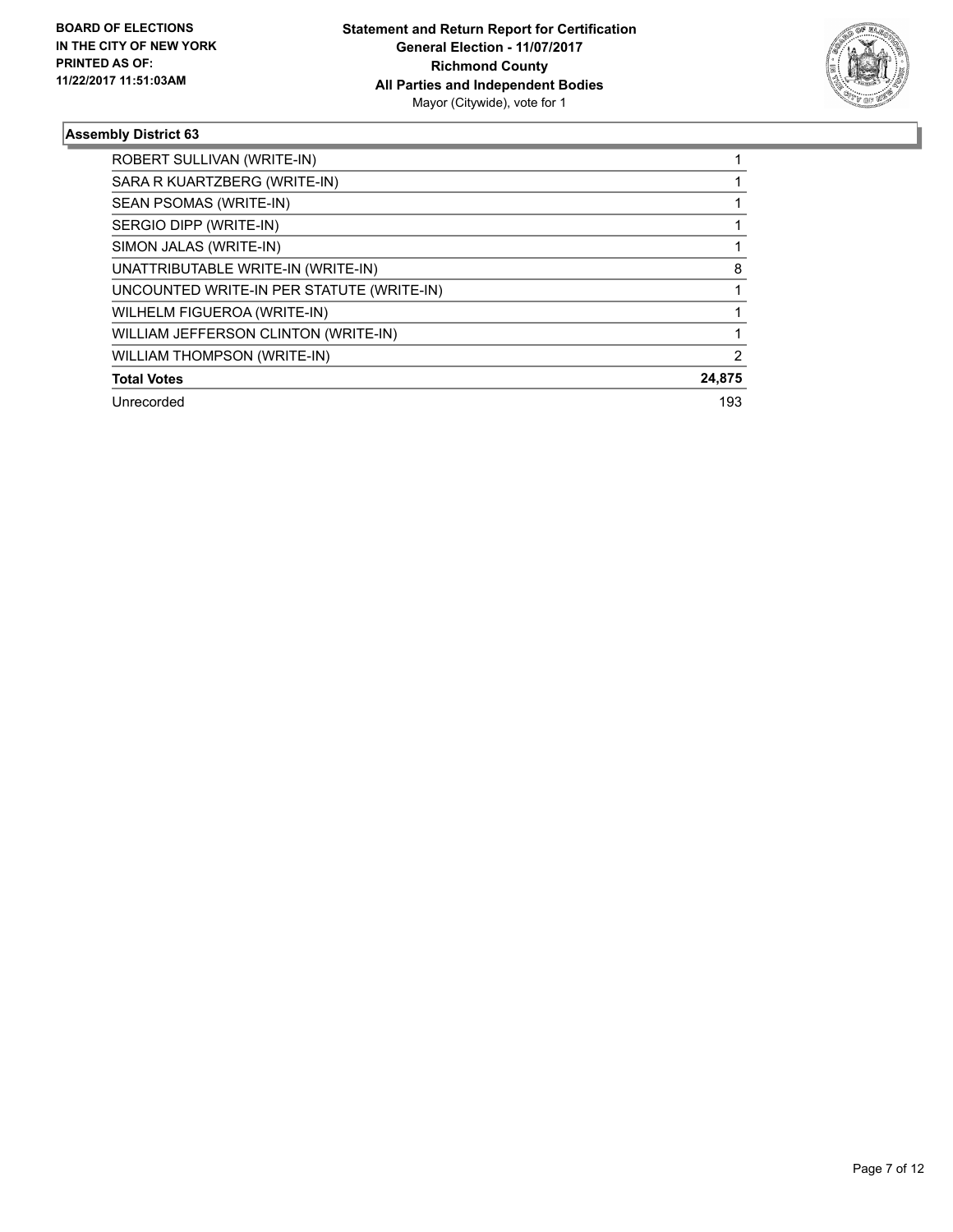

| PUBLIC COUNTER                                           | 18,860         |
|----------------------------------------------------------|----------------|
| MANUALLY COUNTED EMERGENCY                               | 0              |
| <b>ABSENTEE / MILITARY</b>                               | 834            |
| AFFIDAVIT                                                | 143            |
| <b>Total Ballots</b>                                     | 19,837         |
| Less - Inapplicable Federal/Special Presidential Ballots | 0              |
| <b>Total Applicable Ballots</b>                          | 19,837         |
| BILL DE BLASIO (DEMOCRATIC)                              | 3,275          |
| NICOLE MALLIOTAKIS (REPUBLICAN)                          | 13,462         |
| NICOLE MALLIOTAKIS (CONSERVATIVE)                        | 1,904          |
| AKEEM BROWDER (GREEN)                                    | 76             |
| BILL DE BLASIO (WORKING FAMILIES)                        | 193            |
| SAL F. ALBANESE (REFORM)                                 | 280            |
| BO DIETL (DUMP THE MAYOR)                                | 188            |
| NICOLE MALLIOTAKIS (STOP DE BLASIO)                      | 185            |
| AARON COMMEY (LIBERTARIAN)                               | 34             |
| MICHAEL TOLKIN (SMART CITIES)                            | 66             |
| <b>BERNIE SANDERS (WRITE-IN)</b>                         | 2              |
| CHRISTINE QUINN (WRITE-IN)                               | 1              |
| CLIFFORD HAGEN (WRITE-IN)                                | 1              |
| DONALD J. TRUMP (WRITE-IN)                               | 1              |
| EARL LOUIS (WRITE-IN)                                    | 1              |
| ERIK PISTEK (WRITE-IN)                                   | 4              |
| ESTEBAN E. GONZALEZ (WRITE-IN)                           | 1              |
| JAMES MCKAY (WRITE-IN)                                   | 1              |
| JOHN T. MCNAMARA (WRITE-IN)                              | 1              |
| JOSEPH ACEVEDO (WRITE-IN)                                | 1              |
| JUDITH SHRENDLIN (WRITE-IN)                              | 1              |
| KENNY TOM LADD (WRITE-IN)                                | 1              |
| LETITIA JAMES (WRITE-IN)                                 | 1              |
| MARCO RUBIO (WRITE-IN)                                   | 3              |
| MARIETTA CANNING (WRITE-IN)                              | $\overline{2}$ |
| MICHAEL R. BLOOMBERG (WRITE-IN)                          | 1              |
| PATRICK F. NOWAK (WRITE-IN)                              | 1              |
| PETER LANTRY (WRITE-IN)                                  | 1              |
| RALPH NADER (WRITE-IN)                                   | 1              |
| STEPHEN AMELL (WRITE-IN)                                 | 1              |
| UNATTRIBUTABLE WRITE-IN (WRITE-IN)                       | 11             |
| UNCOUNTED WRITE-IN PER STATUTE (WRITE-IN)                | 2              |
| <b>Total Votes</b>                                       | 19,703         |
| Unrecorded                                               | 134            |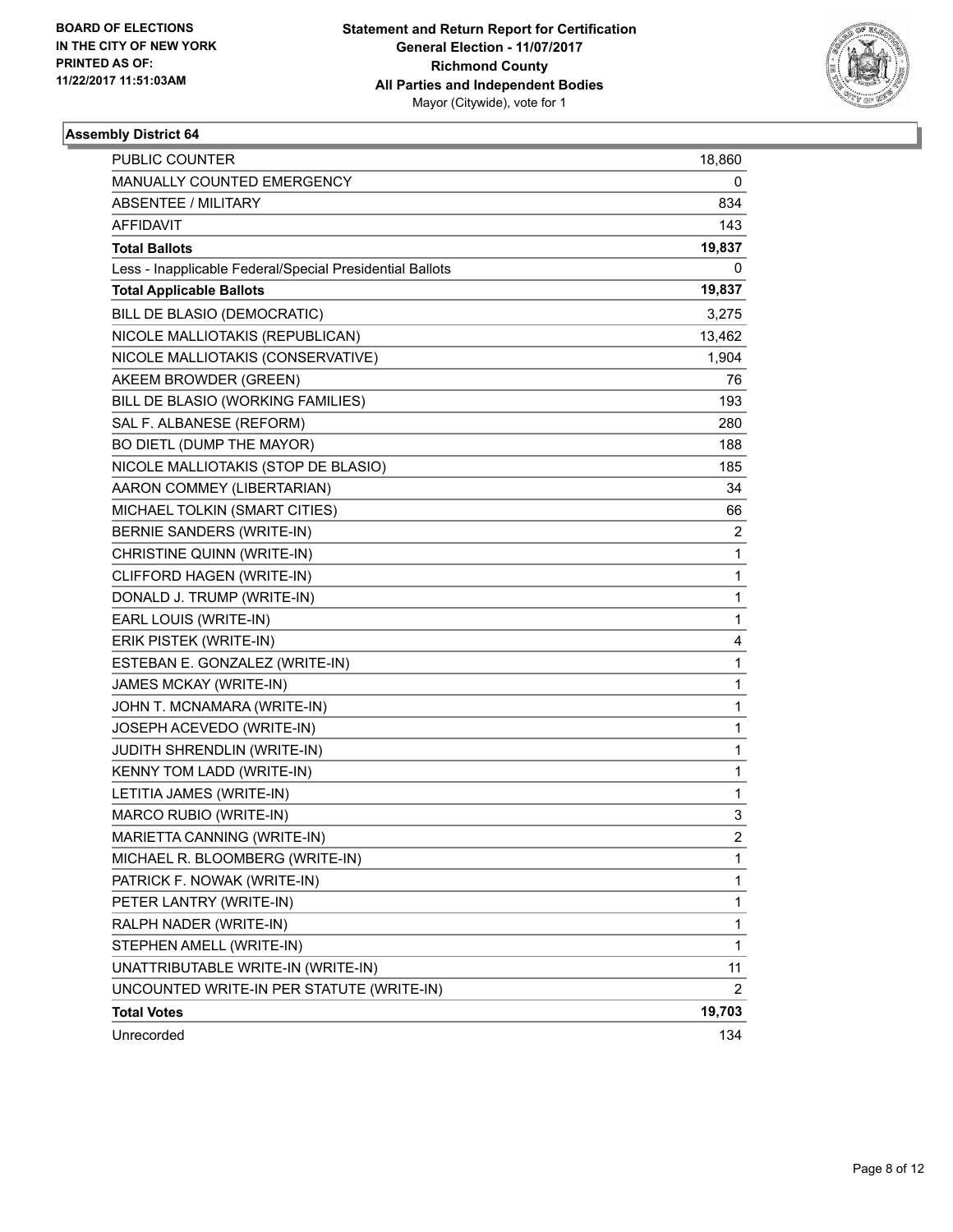

| <b>PUBLIC COUNTER</b>                                    | 95,572                  |
|----------------------------------------------------------|-------------------------|
| MANUALLY COUNTED EMERGENCY                               | 0                       |
| <b>ABSENTEE / MILITARY</b>                               | 3,852                   |
| AFFIDAVIT                                                | 878                     |
| <b>Total Ballots</b>                                     | 100,302                 |
| Less - Inapplicable Federal/Special Presidential Ballots | 0                       |
| <b>Total Applicable Ballots</b>                          | 100,302                 |
| BILL DE BLASIO (DEMOCRATIC)                              | 24,226                  |
| NICOLE MALLIOTAKIS (REPUBLICAN)                          | 60,966                  |
| NICOLE MALLIOTAKIS (CONSERVATIVE)                        | 8,349                   |
| AKEEM BROWDER (GREEN)                                    | 468                     |
| BILL DE BLASIO (WORKING FAMILIES)                        | 1,240                   |
| SAL F. ALBANESE (REFORM)                                 | 1,520                   |
| BO DIETL (DUMP THE MAYOR)                                | 1,227                   |
| NICOLE MALLIOTAKIS (STOP DE BLASIO)                      | 810                     |
| AARON COMMEY (LIBERTARIAN)                               | 172                     |
| MICHAEL TOLKIN (SMART CITIES)                            | 395                     |
| AARON JUDGE (WRITE-IN)                                   | 1                       |
| AL LEWIS (WRITE-IN)                                      | 1                       |
| ALAN CATANEO (WRITE-IN)                                  | $\overline{\mathbf{c}}$ |
| ALEX ZABLOCKI (WRITE-IN)                                 | 1                       |
| ALFRED C. CERULLO III (WRITE-IN)                         | 1                       |
| ANDREW J. LANZA (WRITE-IN)                               | 1                       |
| BERNIE SANDERS (WRITE-IN)                                | 2                       |
| BRANDY FRANKEL (WRITE-IN)                                | $\mathbf 1$             |
| BRIAN LINNER (WRITE-IN)                                  | 1                       |
| CARL COX (WRITE-IN)                                      | 1                       |
| CARMINE ANGIOLI (WRITE-IN)                               | $\overline{\mathbf{c}}$ |
| CATRR MUYGUN (WRITE-IN)                                  | 1                       |
| CHIRLANE MCCRAY (WRITE-IN)                               | 1                       |
| CHOLRE SICHA (WRITE-IN)                                  | 1                       |
| CHRIS HASEN (WRITE-IN)                                   | $\mathbf{1}$            |
| CHRISTINE QUINN (WRITE-IN)                               | 7                       |
| CHRISTOPHER HAZEN (WRITE-IN)                             | 1                       |
| CHRISTOPHER MOLINARI (WRITE-IN)                          | 1                       |
| CHUCK TANTILLO (WRITE-IN)                                | 1                       |
| CLIFFORD HAGEN (WRITE-IN)                                | 1                       |
| COLLIN SLATTERY (WRITE-IN)                               | 1                       |
| DANIEL CENTER (WRITE-IN)                                 | 2                       |
| DAVE GROHL (WRITE-IN)                                    | 1                       |
| DEREK JETER (WRITE-IN)                                   | 1                       |
| DOMINICK R. DERUBBIO (WRITE-IN)                          | 1                       |
| DONALD J. TRUMP (WRITE-IN)                               | 1                       |
| EARL LOUIS (WRITE-IN)                                    | 1                       |
| EDGAR ROSALES (WRITE-IN)                                 | 1                       |
| EDWARD FONTANA (WRITE-IN)                                | 1                       |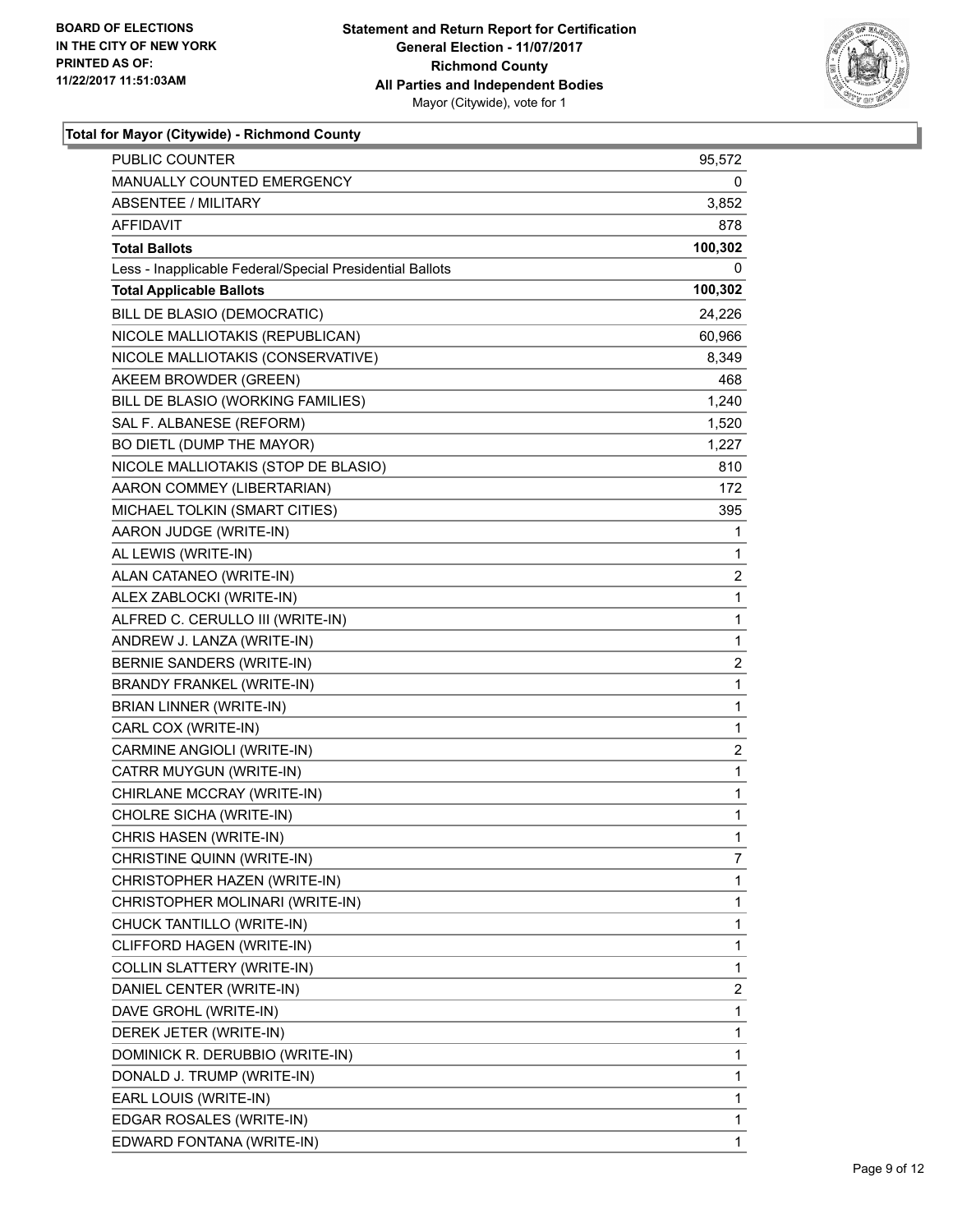

| EMILIO LABOY (WRITE-IN)           | 1                 |
|-----------------------------------|-------------------|
| EMILY KALLER (WRITE-IN)           | 1                 |
| ERIK PISTEK (WRITE-IN)            | 9                 |
| ESTEBAN E. GONZALEZ (WRITE-IN)    | 1                 |
| GENA MIMOZO (WRITE-IN)            | 1                 |
| GIL ORTIZ (WRITE-IN)              | 1                 |
| <b>GUY MILORNARI (WRITE-IN)</b>   | 1                 |
| HILLARY RODHAM CLINTON (WRITE-IN) | 2                 |
| HOWARD HOLDBRICK (WRITE-IN)       | 1                 |
| IAN FERRE (WRITE-IN)              | 1                 |
| ISAAC SHERMAN (WRITE-IN)          | 1                 |
| JACKIE HANCOCK (WRITE-IN)         | 1                 |
| JAMES MCKAY (WRITE-IN)            | 1                 |
| JAMES S. ODDO (WRITE-IN)          | 2                 |
| JANE KELLY (WRITE-IN)             | 1                 |
| JAVERAR VEGA (WRITE-IN)           | 1                 |
| JENNIFER ASTARBI (WRITE-IN)       | 1                 |
| JIMMY CUOLI (WRITE-IN)            | 2                 |
| JOE LHOTTA (WRITE-IN)             | 1                 |
| JOE PIESCO (WRITE-IN)             | 1                 |
| JOHN DAMIANO (WRITE-IN)           | 1                 |
| JOHN KEEGAN (WRITE-IN)            | 1                 |
| JOHN LUISI (WRITE-IN)             | 2                 |
| JOHN PEREZ (WRITE-IN)             | 1                 |
| JOHN T. MCNAMARA (WRITE-IN)       | 1                 |
| JOSEPH ACEVEDO (WRITE-IN)         | 1                 |
| JOSEPH C. BORELLI (WRITE-IN)      | 1                 |
| JOSEPH CRISCUOLA (WRITE-IN)       | 1                 |
| JOSEPH FIECHTER (WRITE-IN)        | 1                 |
| JOSEPH P. HAYES, JR. (WRITE-IN)   | 1                 |
| JUDITH SHRENDLIN (WRITE-IN)       | 1                 |
| <b>KENNY TOM LADD (WRITE-IN)</b>  | 1                 |
| KRISTAPS PORZINGIS (WRITE-IN)     | 1                 |
| LETITIA JAMES (WRITE-IN)          | 2                 |
| LOUIS RIVERA (WRITE-IN)           | 1                 |
| LYNDA BERNSTEIN (WRITE-IN)        | 1                 |
| MARCO RUBIO (WRITE-IN)            | 4                 |
| MARIA PARONCA (WRITE-IN)          | 1                 |
| MARIETTA CANNING (WRITE-IN)       | 2                 |
| MATTHEW RODRIGUEZ (WRITE-IN)      | 1                 |
| MATTHEW STRAFARI (WRITE-IN)       | 1                 |
| MATTHEW T. LEAVY (WRITE-IN)       | 1                 |
| MAX BAER, JR. (WRITE-IN)          | 1                 |
| MEGAN GALE (WRITE-IN)             | 1                 |
| MICHAEL GOURDINE, SR. (WRITE-IN)  | 1                 |
| MICHAEL R. BLOOMBERG (WRITE-IN)   | $12 \overline{ }$ |
|                                   |                   |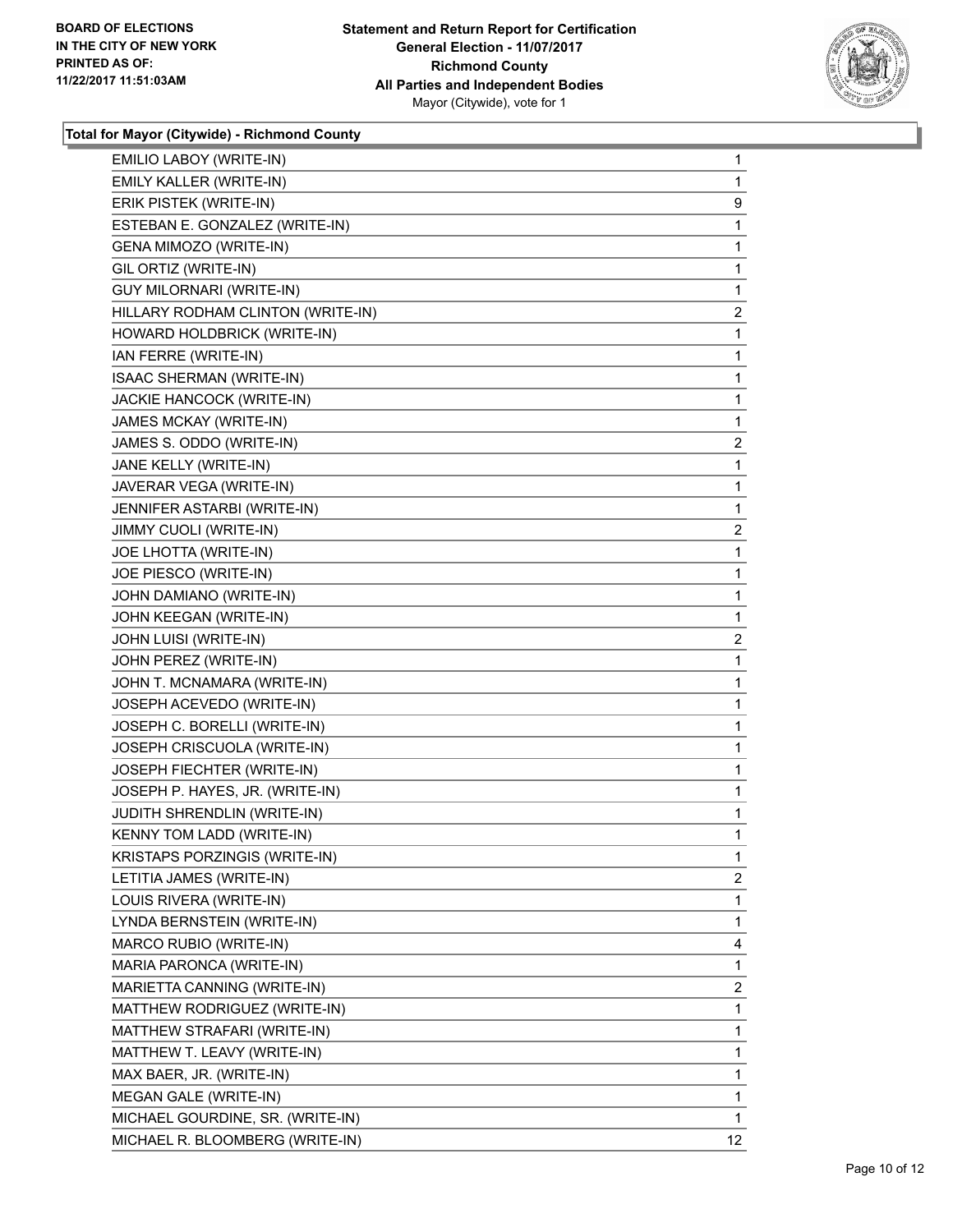

| MICHAEL REILLY (WRITE-IN)                 | 1            |
|-------------------------------------------|--------------|
| MICHAEL WALSH (WRITE-IN)                  | 1            |
| NOLAN WALSH (WRITE-IN)                    | 1            |
| <b>OSBORNE HART (WRITE-IN)</b>            | 1            |
| PABLO LOPEZ, JR. (WRITE-IN)               | 1            |
| PATRICK F. NOWAK (WRITE-IN)               | 1            |
| PAUL J. COSTELLO (WRITE-IN)               | 1            |
| PETER LANTRY (WRITE-IN)                   | 1            |
| PHIL CATALANO (WRITE-IN)                  | 1            |
| RALPH NADER (WRITE-IN)                    | 1            |
| REBECCA BRUCKENSTEIN (WRITE-IN)           | 1            |
| REED PODELL (WRITE-IN)                    | 1            |
| REGINA GEORGE (WRITE-IN)                  | 1            |
| RICHARD NIX (WRITE-IN)                    | 1            |
| ROBERT DAVIS (WRITE-IN)                   | 1            |
| ROBERT GANGI (WRITE-IN)                   | 1            |
| ROBERT HOLST (WRITE-IN)                   | 1            |
| ROBERT LIEBOWITZ (WRITE-IN)               | 1            |
| ROBERT PACIFICA (WRITE-IN)                | 1            |
| ROBERT SULLIVAN (WRITE-IN)                | 1            |
| RONALD CASTORINA, JR. (WRITE-IN)          | 1            |
| RUDOLPH GIULIANI (WRITE-IN)               | 1            |
| RYANNE SALZANO (WRITE-IN)                 | 1            |
| SARA R KUARTZBERG (WRITE-IN)              | 1            |
| SARINDR BTLUMIRATANA (WRITE-IN)           | 1            |
| SEAN PSOMAS (WRITE-IN)                    | 1            |
| SERGIO DIPP (WRITE-IN)                    | 1            |
| SHARI HYMAN (WRITE-IN)                    | 1            |
| SIMON JALAS (WRITE-IN)                    | 1            |
| SONG DA (WRITE-IN)                        | 3            |
| STEPHEN AMELL (WRITE-IN)                  | 1            |
| STEPHEN J. NORTHMORE (WRITE-IN)           | 1            |
| STEPHEN T. BREVI (WRITE-IN)               | 1            |
| STEWART FEIGEL (WRITE-IN)                 | 1            |
| TERRANCE THORNTON (WRITE-IN)              | 1            |
| THOMAS FEENEY (WRITE-IN)                  | 2            |
| THOMAS MILLER (WRITE-IN)                  | 1            |
| UNATTRIBUTABLE WRITE-IN (WRITE-IN)        | 35           |
| UNCOUNTED WRITE-IN PER STATUTE (WRITE-IN) | 10           |
| VINCENT ARGENZIANO (WRITE-IN)             | 1            |
| <b>VINCENT GENTILE (WRITE-IN)</b>         | 1            |
| VINCENT LEGRAND (WRITE-IN)                | 1            |
| WILHELM FIGUEROA (WRITE-IN)               | 1            |
| WILLIAM C. WOODS (WRITE-IN)               | 1            |
| WILLIAM JEFFERSON CLINTON (WRITE-IN)      | 1            |
| WILLIAM THOMPSON (WRITE-IN)               | $\mathbf{2}$ |